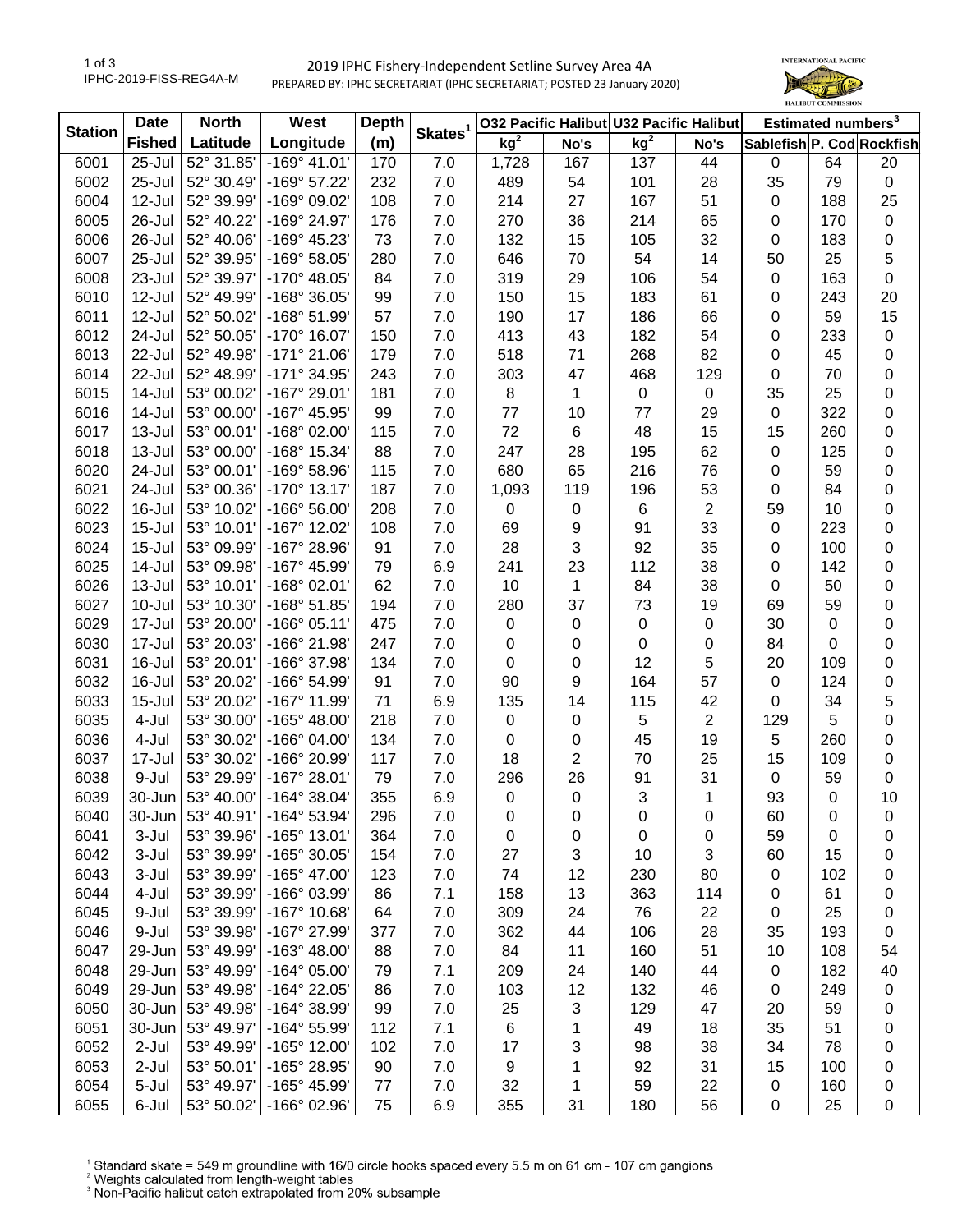## 2019 IPHC Fishery-Independent Setline Survey Area 4A PREPARED BY: IPHC SECRETARIAT (IPHC SECRETARIAT; POSTED 23 January 2020)



| <b>Station</b> | <b>Date</b>   | <b>North</b> | West                         | <b>Depth</b> |                     | 032 Pacific Halibut U32 Pacific Halibut |                |                 |                | Estimated numbers <sup>3</sup> |     |                  |
|----------------|---------------|--------------|------------------------------|--------------|---------------------|-----------------------------------------|----------------|-----------------|----------------|--------------------------------|-----|------------------|
|                | <b>Fished</b> | Latitude     | Longitude                    | (m)          | Skates <sup>1</sup> | kg <sup>2</sup>                         | No's           | kg <sup>2</sup> | No's           | Sablefish P. Cod Rockfish      |     |                  |
| 6056           | 6-Jul         | 53° 49.97'   | -166° 20.02'                 | 230          | 6.8                 | 255                                     | 24             | 114             | 31             | 5                              | 199 | 5                |
| 6057           | 28-Jun        | 54° 00.00'   | -164° 06.03'                 | 71           | 7.0                 | 225                                     | 19             | 97              | 34             | 0                              | 200 | 20               |
| 6058           | 28-Jun        | 53° 59.97'   | -164° 22.95'                 | 102          | 7.0                 | 0                                       | $\mathbf 0$    | 127             | 54             | 5                              | 225 | $\pmb{0}$        |
| 6059           | 1-Jul         | 53° 59.97'   | $-164^{\circ}$ 40.00'        | 95           | 7.0                 | 56                                      | 9              | 254             | 99             | 0                              | 40  | $\boldsymbol{0}$ |
| 6060           | 1-Jul         | 53° 59.99'   | -164° 56.98'                 | 77           | 7.0                 | 0                                       | 0              | 82              | 34             | 5                              | 104 | 0                |
| 6061           | 2-Jul         | 53° 59.97'   | -165° 11.98'                 | 75           | 7.0                 | 259                                     | 26             | 177             | 60             | 0                              | 69  | 0                |
| 6062           | 5-Jul         | 54° 00.03'   | -165° 28.97'                 | 73           | 7.0                 | 224                                     | 19             | 241             | 81             | 0                              | 117 | 0                |
| 6063           | 5-Jul         | 53° 59.97'   | -165° 46.00'                 | 91           | 6.1                 | 238                                     | 28             | 216             | 63             | 0                              | 5   | 0                |
| 6064           | 27-Jun        | 54° 10.00'   | -164° 07.02'                 | 69           | 7.0                 | 52                                      | 6              | 75              | 28             | 0                              | 174 | 0                |
| 6065           | 28-Jun        | 54° 09.97'   | -164° 24.98'                 | 88           | 6.9                 | $\overline{7}$                          | 1              | 126             | 48             | 0                              | 98  | $\boldsymbol{0}$ |
| 6066           | $1-Jul$       | 54° 10.01'   | -164° 41.98'                 | 68           | 7.0                 | 366                                     | 30             | 144             | 48             | 0                              | 25  | $\pmb{0}$        |
| 7001           | 22-Aug        | 54° 31.71'   | -165° 45.75'                 | 410          | 7.0                 | 10                                      | $\overline{2}$ | 11              | 4              | 15                             | 0   | $\boldsymbol{0}$ |
| 7002           | 30-Jul        | 54° 30.05'   | -166° 19.01'                 | 492          | 7.0                 | 0                                       | 0              | $\pmb{0}$       | 0              | 40                             | 0   | $\pmb{0}$        |
| 7003           | 4-Aug         | 54° 30.03'   | -166° 36.02'                 | 483          | 7.0                 | 0                                       | 0              | $\pmb{0}$       | 0              | 60                             | 0   | $\pmb{0}$        |
| 7004           | 20-Jul        | 54° 30.01'   | -166° 53.01'                 | 475          | 6.9                 | 0                                       | 0              | 4               | 1              | 78                             | 0   | $\boldsymbol{0}$ |
| 7006           | 22-Aug        | 54° 40.00'   | -165° 25.91'                 | 201          | 7.0                 | 0                                       | 0              | 10              | 3              | 50                             | 74  | $\boldsymbol{0}$ |
| 7007           | 22-Aug        | 54° 38.81'   | -165° 42.82'                 | 349          | 7.0                 | 11                                      | 2              | 46              | 14             | 40                             | 0   | $\boldsymbol{0}$ |
| 7008           | 30-Jul        | 54° 40.01'   | $-166°$ 01.01'               | 327          | 7.0                 | $\mathbf 0$                             | 0              | 4               | 1              | 30                             | 0   | $\boldsymbol{0}$ |
| 7009           | 30-Jul        | 54° 40.02'   | -166° 18.01'                 | 316          | 6.9                 | 34                                      | 4              | 0               | 0              | 39                             | 0   | $\pmb{0}$        |
| 7010           | 4-Aug         | 54° 40.06'   | $-166°35.11'$                | 337          | 7.0                 | $\overline{7}$                          | 1              | 0               | 0              | 45                             | 0   | $\boldsymbol{0}$ |
| 7011           | 20-Jul        | 54° 39.98'   | -166° 53.04'                 | 379          | 7.0                 | 413                                     | 52             | 43              | 10             | 15                             | 0   | 0                |
| 7012           | 20-Jul        | 54° 39.99'   | -167° 10.01'                 | 450          | 6.9                 | 6                                       | 1              | $\pmb{0}$       | $\pmb{0}$      | 44                             | 0   | $\pmb{0}$        |
| 7013           | 31-Jul        | 54° 49.99'   | -165° 25.07'                 | 150          | 7.0                 | 0                                       | 0              | 19              | 8              | 20                             | 5   | $\boldsymbol{0}$ |
| 7014           | 31-Jul        | 54° 49.95'   | -165° 43.02'                 | 154          | 7.0                 | 0                                       | 0              | 52              | 20             | 5                              | 115 | 0                |
| 7015           | 31-Jul        | 54° 49.99'   | -166° 00.13'                 | 155          | 7.0                 | 37                                      | 4              | 54              | 17             | 69                             | 59  | 0                |
| 7016           | 1-Aug         | 54° 50.07'   | -166° 17.99'                 | 165          | 7.0                 | 27                                      | 3              | 27              | 8              | 55                             | 115 | 0                |
| 7017           | 1-Aug         | 54° 49.93'   | -166° 35.03'                 | 199          | 7.0                 | $\pmb{0}$                               | 0              | $\overline{2}$  | 1              | 84                             | 59  | $\boldsymbol{0}$ |
| 7018           | 3-Aug         | 54° 49.97'   | -166° 52.08'                 | 263          | 7.0                 | 0                                       | 0              | $\pmb{0}$       | 0              | 20                             | 0   | $\pmb{0}$        |
| 7019           | 3-Aug         | 54° 49.97'   | -167° 10.07'                 | 357          | 7.0                 | 377                                     | 52             | 32              | 8              | 20                             | 0   | $\boldsymbol{0}$ |
| 7021           | 1-Aug         | 54° 59.95'   | -166° 34.01'                 | 144          | 7.0                 | 53                                      | 6              | 14              | 4              | 30                             | 54  | $\pmb{0}$        |
| 7022           | 3-Aug         | 54° 59.97'   | -166° 52.01'                 | 152          | 7.0                 | 68                                      | 9              | 14              | 3              | 15                             | 10  | $\pmb{0}$        |
| 7023           | 21-Aug        | 55° 00.00'   | -167° 08.98'                 | 174          | 7.0                 | 61                                      | 9              | 15              | 5              | 59                             | 25  | $\pmb{0}$        |
| 7024           | 21-Aug        | 55° 00.01'   | -167° 27.04'                 | 294          | 7.0                 | 318                                     | 38             | 13              | 3              | 54                             | 40  | $\pmb{0}$        |
| 7025           | 2-Aug         | 55° 09.95'   | -166° 34.01'                 | 139          | 7.0                 | 63                                      | 8              | 9               | $\overline{2}$ | $\pmb{0}$                      | 30  | $\boldsymbol{0}$ |
| 7026           | 2-Aug         | 55° 10.02'   | $-166^{\circ} 51.00^{\circ}$ | 144          | 7.1                 | 89                                      | 9              | 11              | 3              | 0                              | 66  | 0                |
| 7027           | 2-Aug         | 55° 10.04'   | -167° 09.01'                 | 150          | 7.0                 | 26                                      | 4              | 8               | 2              | 40                             | 70  | 0                |
| 7028           | $21-Aug$      | 55° 10.01'   | $-167^{\circ}$ 26.01'        | 161          | 7.0                 | 104                                     | 11             | 37              | 12             | 45                             | 109 | 0                |
| 7029           | $20 - Aug$    | 55° 08.11'   | $-167^\circ$ 41.74           | 305          | 7.0                 | 348                                     | 38             | 35              | 8              | 69                             | 45  | 10               |
| 7031           | $20 - Aug$    | 55° 19.92'   | $-168°01.00'$                | 369          | 6.9                 | 190                                     | 27             | 29              | 7              | 59                             | 0   | 20               |
| 7032           | $19$ -Aug     | 55° 30.01'   | -168° 00.98'                 | 143          | 7.0                 | 7                                       | 1              | 20              | 7              | 40                             | 125 | $\pmb{0}$        |
| 7033           | $19$ -Aug     | 55° 30.01'   | -168° 18.95'                 | 247          | 7.0                 | $\overline{7}$                          | 1              | 4               | 1              | 30                             | 158 | 0                |
| 7034           | $19$ -Aug     | 55° 39.99'   | -168° 37.07'                 | 143          | 7.0                 | 0                                       | 0              | 0               | 0              | 5                              | 110 | 0                |
| 7035           | $18 - Aug$    | 55° 49.99'   | -168° 37.00'                 | 143          | 7.0                 | 38                                      | 6              | 48              | 14             | 5                              | 228 | 0                |
| 7036           | $18 - Aug$    | 55° 50.00'   | $-168°52.06'$                | 296          | 7.0                 | $\pmb{0}$                               | 0              | 3               | 1              | 40                             | 89  | 0                |
| 7037           | 18-Aug        | 55° 59.99'   | $-168°$ 19.01'               | 157          | 7.0                 | 16                                      | 2              | 3               | 1              | $\pmb{0}$                      | 139 | 0                |
| 7038           | 7-Aug         | 56° 00.03'   | -168° 37.07'                 | 254          | 6.9                 | 0                                       | 0              | 0               | 0              | 5                              | 59  | 0                |
| 7039           | 10-Aug        | 55° 59.99'   | -169° 48.03'                 | 267          | 7.0                 | 0                                       | 0              | 3               | 1              | 10                             | 35  | 0                |
| 7040           | 10-Aug        | 55° 59.98'   | -170° 05.99'                 | 177          | 7.0                 | 0                                       | 0              | 0               | 0              | $\pmb{0}$                      | 100 | 0                |
| 7042           | 8-Aug         | 56° 10.02'   | -168° 19.06'                 | 161          | 7.0                 | 5                                       | 1              | 37              | 11             | 0                              | 100 | 0                |
| 7043           | 7-Aug         | 56° 09.96'   | -168° 37.05'                 | 327          | 7.0                 | 45                                      | 6              | $\overline{7}$  | $\overline{2}$ | 5                              | 64  | 54               |

<sup>1</sup> Standard skate = 549 m groundline with 16/0 circle hooks spaced every 5.5 m on 61 cm - 107 cm gangions <sup>2</sup> Weights calculated from length-weight tables<br><sup>2</sup> Weights calculated from length-weight tables<br><sup>3</sup> Non-Pacific